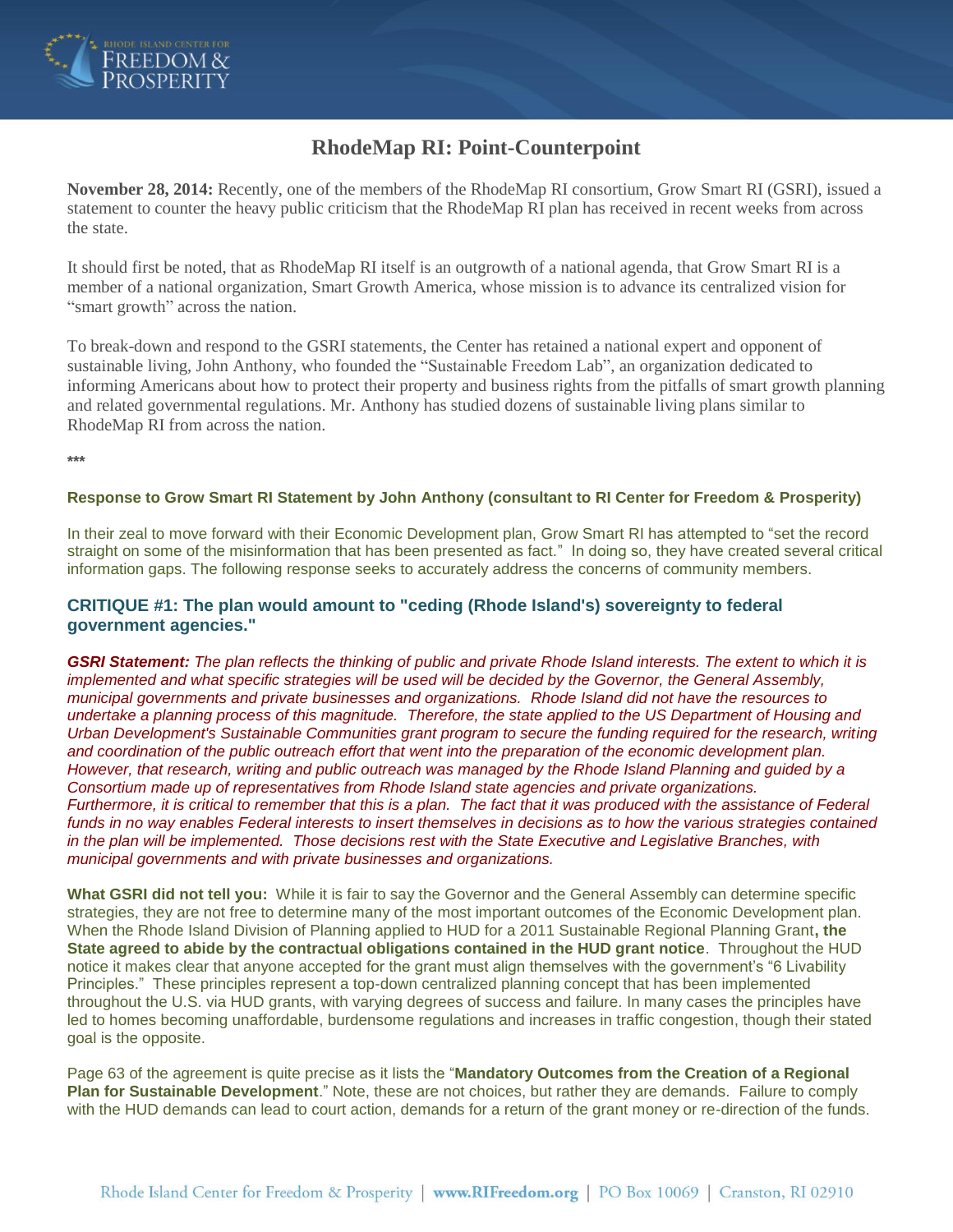

Throughout the Economic Development Plan Draft there are references to fulfilling "requirements", "alignment" with the "6 Livability Principles" and the need to dismantle "barriers among and between federal and state programs." While superficially these terms appear beneficial, they are necessary to bring Rhode Island in closer alignment with federal demands. By virtue of accepting \$1.9 million from HUD, the Division of Planning has already ceded much of their planning flexibility and choices.

#### **CRITIQUE #2: The plan is not an economic development plan**.

*GSRI Statement: The draft plan was written to comply with a mandate from the General Assembly which directed the economic development corporation and the division of planning to produce a strategic plan that would include:*

- *1. A unified economic development strategy for the state that integrates business growth with land use and transportation choices;*
- *2. An analysis of how the state's infrastructure can best support this unified economic development strategy;*
- *3. A focus and prioritization that the outcomes of the economic development strategy be equitable for all Rhode Islanders;*
- *4. Reliance on comprehensive economic data and analysis relating to Rhode Island's economic competitiveness, business climate, national and regional reputation, and present economic development resources;*
- *5. Suggestions for improving and expanding the skills, abilities, and resources of state agencies, municipalities, and community partners to speed implementation of the plan's recommendations; and*
- *6. The inclusion of detailed implementation plans, including stated goals, specific performance measures and indicators.*

*The plan, which was written with input from business leaders around the state, outlines six goals for strengthening our economy: provide educational and training opportunities to activate a 21st-century workforce; foster an inclusive economy that targets opportunity to typically underserved populations; support industries and investments that play to Rhode Island's strengths; create great places by coordinating economic, housing and transportation investments; create a stronger and more resilient Rhode Island; and make Rhode Island a state where companies, workers, and the state as a whole can develop a competitive advantage.*

*It advocates strengthening the state historic tax credit program; supporting industries and investments that play to Rhode Island's strengths including the marine, defense, arts and food sectors; better marketing of our tourism brand and assets; regulatory reform / streamlining; and "...setting fair tax policies consistent with those of other states." The plan also asserts that expanded workforce training and a better education system are important to ensure that Rhode Island's workforce meets the needs of employers and that the growing minority population in RI is as economically productive and self-sufficient as possible. This call for social equity has especially inflamed the most vocal critics of the plan, even though it is in the enlightened economic self-interest of all Rhode Islanders.* 

**What GSRI did not tell you:** The RhodeMap RI draft plan includes some well-considered ideas for economic development. As such the plan has drawn on business leaders to identify many of the biggest challenges to business success and attempts to design ways to "streamline regulations", encourage "entrepreneurship", and reduce tax burdens, "create an in-state resource" database and more.

However, the plan views economic development as encompassing virtually all social activities from where community members dwell to the number of vehicle miles inhabitants should be expected to travel. The RhodeMap RI plan is but one component of a series of plans. It draws heavily on **Land Use 2025** which employs Urban Services Boundaries to enhance the "distinction" between urban and rural areas and growth centers to "coordinate investments in transportation, housing and job creation. These types of boundaries are notable for artificially inflating home prices to the point of unaffordability.

Rather than streamline those state activities such as infrastructure, taxes and regulations which directly affect businesses, thereby clearing a pathway for creativity and entrepreneurship, the RhodeMap RI plan seeks to be the driver of the economy by developing compact, human-scale networks to effect cultural issues such as "obesity", "housing choices" and lifestyles.It is understandable that many community members are concerned when they see that the RhodeMap RI plan goes far beyond the boundaries of economic development and so deeply into social sciences.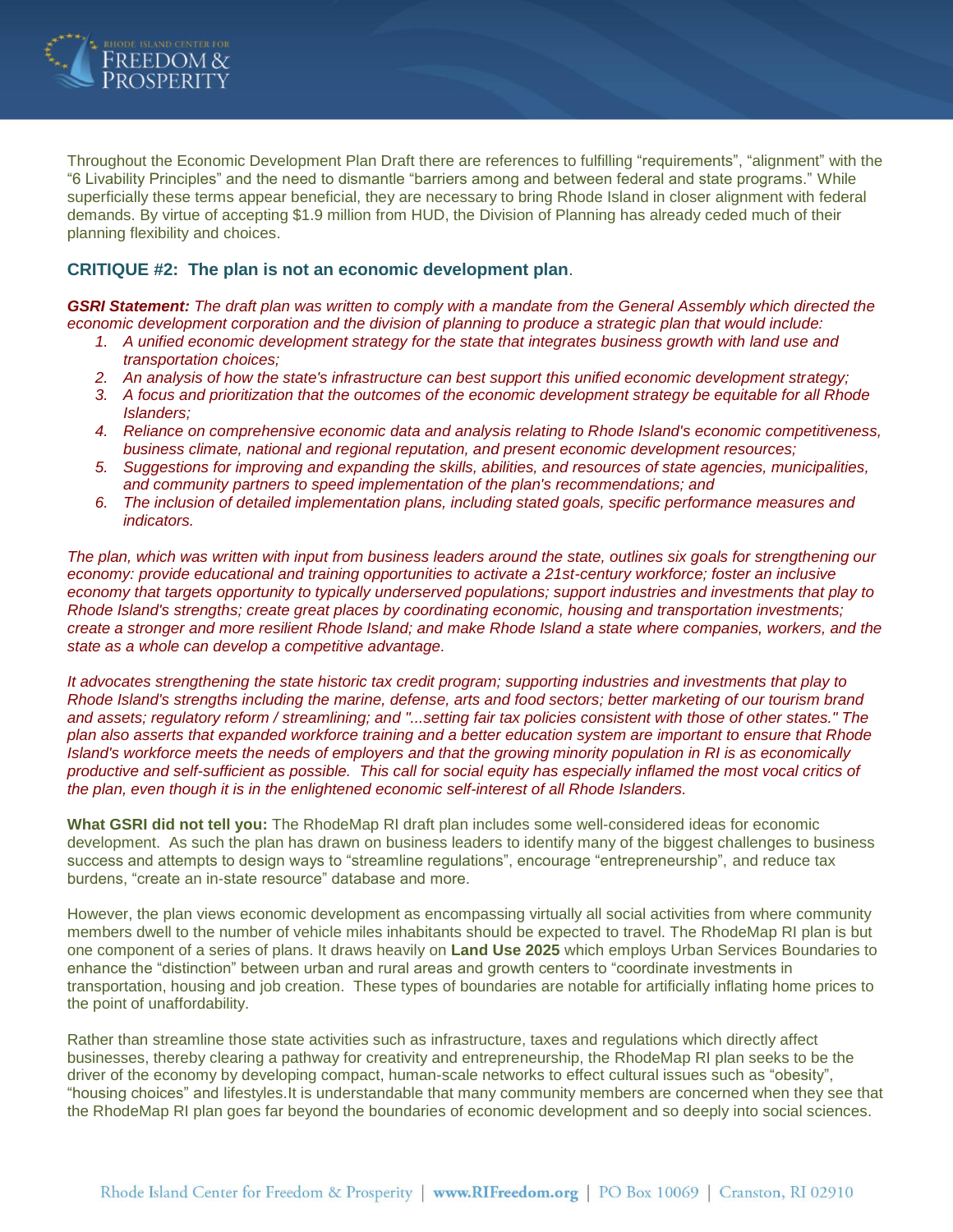

### **CRITIQUE #3: The plan is an "extreme social engineering scheme" that would "block paths to property ownership and infringe on rights of property owners.**

*GSRI Statement: As noted above, the General Assembly directed that the economic development strategy should "integrate business growth with land use and transportation choices," and should include "a focus and prioritization that the outcomes of the economic development strategy be equitable for all Rhode Islanders. Responding to those directions, the plan recommends location of housing and businesses that will promote access to work opportunities. These recommendations do not infringe on the rights of property owners.*

**What GSRI did not tell you**: For a program intended to help businesses grow, the RhodeMap RI plan spends in inordinate amount of engagement in implementing "social justice", designing communities and guiding community members toward smaller homes in mixed-use transit-oriented urban centers. The plan attempts to mitigate the effects of climate change, using social engineering techniques mandated in the HUD grant that have had nil to adverse effects on communities that have employed them.

In a report I am preparing for the RI Center for Freedom & Prosperity, I will detail specific examples of property rights infringement by similar plans in other parts of the country.

#### **CRITIQUE #4: The plan's development process did not provide the public and the business community with an opportunity for input.**

*GSRI Statement***:** *From the beginning RhodeMap RI has been characterized by extensive public outreach and many opportunities for public input. Over the last year and a half, public input sessions have been held in every corner of the state. The public input phase launched with coverage in the Providence Journal, and all sessions were publicized through press releases and social media. Opportunities for electronic input were also provided. The research and drafting of the economic development plan was guided by a diverse [Economic Development Committee](http://r20.rs6.net/tn.jsp?f=001qpZuwt3zltbRvxcWlSwTRcRFf5_9f5AdZCulcmw7WxYav1BI4qMD4vFAGTvb9dLr7WRnsjidP7q6nOmKN90mM8EMziIVPT88TuZEjBomMPX_SmCuUV3N14s9cKK-0Kas0poqVybOHBAa-WpBjc2AMdZRqE1ZPjawOvGZnNUBLd60mEiHNi2lAHytW6h_MoRJvafIL3_5FyoNWvBhzJ3ijg==&c=ANUy3R1R9fB9bHt_sWmGB6SFdWORo9rvFXOlkxAKWX4jCaPsx70RMA==&ch=u792qNbJBV15LIf7-3cNnVo7i93g9KVvobhsWXXuG0DldlBU2R8vJA==) with representation from such strongly pro-business and pro growth organizations as the Greater Providence Chamber of Commerce, the Rhode Island Builders Association, the Rhode Island Nursery and Landscape Association, and the business funded Providence Foundation. In addition, the Rhode Island Foundation and Commerce RI co-hosted a series of workshops during which over 300 business leaders discussed their needs and identified ways to work together with the state to build on Rhode Island's strengths. The State Planning Council held public hearings for the draft Economic Development Plan on October 27 and 28 at which 62 individuals testified. In all, more than 1,000 people have contributed their input.*

**What GSRI did not tell you:** It is unfair to suggest that RhodeMap RI did not attempt to engage community members utilizing a broad outreach program that included events, social media and various forms of traditional media. It is fair and important to realize that, in spite of best efforts, the outreach program has been an epic failure. Rhode Island includes in excess of 1 million residents. Yet after a year of outreach, even if every session participant was a unique individual, the program fully engaged less than .3 of 1% of the population and barely 1% participated in surveys and other forms of feedback. To put it another way, even though 100% of the community members of Rhode Island will be effected by the RhodeMap RI plan, 99% are either unaware of the plan, unengaged or both.

When the state opts to implement planning interventions that can affect the entire community, making-up of large swaths of Rhode Islanders, as challenging as it may be, it is incumbent upon the state to engage a meaningful percentage of citizens in a transparent awareness program. That program must allow not only for feedback, but the potential recasting or rejection of the entire program. It is precisely because of the unique character of individuals and communities that planning choices involving lifestyles are best kept at the local level rather than blueprinted by the state in compliance with the demands of the federal government.